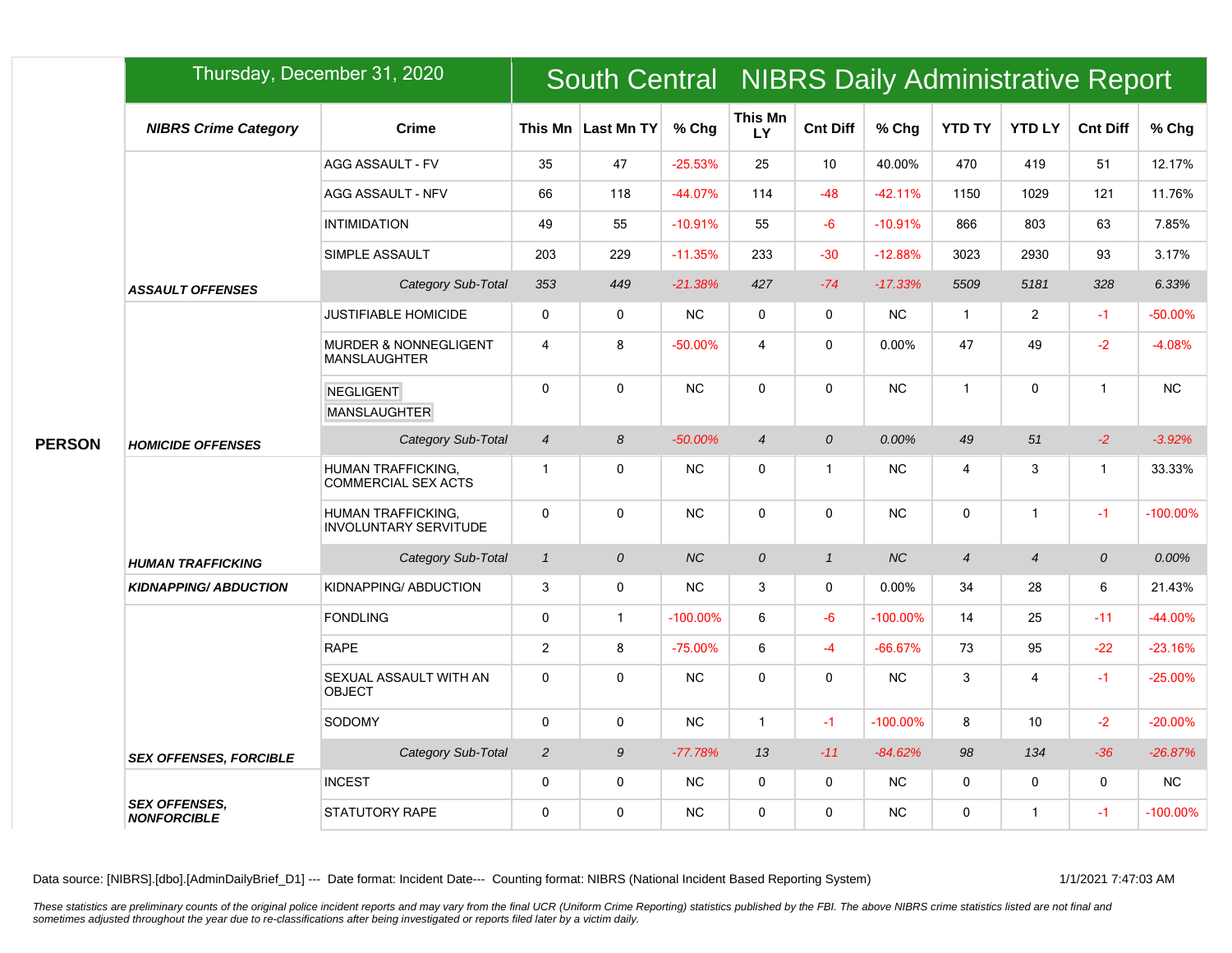|                        | Category Sub-Total |     |     | <b>NC</b> |     |       | <b>NC</b> |      |      |     | -100.00% |
|------------------------|--------------------|-----|-----|-----------|-----|-------|-----------|------|------|-----|----------|
| <b>PERSON</b> -- Total |                    | 363 | 466 | $-22.10%$ | 447 | $-84$ | $-18.79%$ | 5694 | 5399 | 295 | 5.46%    |

| <b>NIBRS Crime Category</b>                                 | <b>Crime</b>                                                  |                             |                | % Chg                | <b>This Mn</b><br>LY | <b>Cnt Diff</b> | % Chg       | <b>YTD TY</b> | <b>YTD LY</b> | <b>Cnt Diff</b> | % Chg                                           |  |  |
|-------------------------------------------------------------|---------------------------------------------------------------|-----------------------------|----------------|----------------------|----------------------|-----------------|-------------|---------------|---------------|-----------------|-------------------------------------------------|--|--|
| <b>ARSON</b>                                                | <b>ARSON</b>                                                  | $\overline{4}$              | 3              | 33.33%               | 5                    | $-1$            | $-20.00%$   | 40            | 40            | $\mathbf 0$     | 0.00%                                           |  |  |
| <b>BRIBERY</b>                                              | <b>BRIBERY</b>                                                | 0                           | $\mathbf 0$    | <b>NC</b>            | $\mathbf{0}$         | $\mathbf 0$     | <b>NC</b>   | $\mathbf 0$   | 0             | $\mathbf 0$     | <b>NC</b>                                       |  |  |
|                                                             | <b>BURGLARY-BUSINESS</b>                                      | 34                          | 49             | $-30.61%$            | 60                   | $-26$           | $-43.33%$   | 494           | 548           | $-54$           | $-9.85%$                                        |  |  |
|                                                             | <b>BURGLARY-RESIDENCE</b>                                     | 28                          | 35             | $-20.00\%$           | 59                   | $-31$           | $-52.54%$   | 505           | 717           | $-212$          | $-29.57%$                                       |  |  |
| <b>BURGLARY/ BREAKING &amp;</b><br><b>ENTERING</b>          | Category Sub-Total                                            | 62                          | 84             | $-26.19%$            | 119                  | $-57$           | $-47.90%$   | 999           | 1265          | $-266$          | $-21.03%$                                       |  |  |
| <b>COUNTERFEITING / FORGERY</b>                             | <b>COUNTERFEITING</b>                                         | $\overline{2}$              | $\overline{4}$ | $-50.00%$            | 6                    | $-4$            | $-66.67%$   | 36            | 66            | $-30$           | $-45.45%$                                       |  |  |
|                                                             | <b>FORGERY</b>                                                |                             |                |                      |                      |                 |             |               |               |                 |                                                 |  |  |
| <b>DESTRUCTION/ DAMAGE/</b><br><b>VANDALISM OF PROPERTY</b> | <b>DESTRUCTION/ DAMAGE/</b><br>VANDALISM OF PROPERTY          | 110                         | 129            | $-14.73%$            | 111                  | $-1$            | $-0.90%$    | 1606          | 1509          | 97              | 6.43%                                           |  |  |
| <b>EMBEZZELMENT</b>                                         | <b>EMBEZZELMENT</b>                                           | $\mathbf{1}$                | 2              | $-50.00%$            | 3                    | $-2$            | $-66.67%$   | 52            | 45            | $\overline{7}$  | 15.56%                                          |  |  |
| <b>EXTORTION/ BLACKMAIL</b>                                 | <b>EXTORTION/ BLACKMAIL</b>                                   | 0                           | $\mathbf 0$    | <b>NC</b>            | $\mathbf 0$          | $\mathbf 0$     | <b>NC</b>   | $\mathbf{1}$  | 0             | $\mathbf{1}$    | <b>NC</b>                                       |  |  |
|                                                             | CREDIT CARD/ ATM FRAUD                                        | $\mathbf{1}$                | $\overline{2}$ | $-50.00%$            | $\overline{7}$       | $-6$            | $-85.71%$   | 34            | 40            | $-6$            | $-15.00%$                                       |  |  |
|                                                             | <b>FALSE PRETENSES/</b><br>SWINDLE/ CONFIDENCE<br><b>GAME</b> | 12                          | 12             | 0.00%                | $\overline{7}$       | 5               | 71.43%      | 141           | 76            | 65              | 85.53%                                          |  |  |
|                                                             | HACKING/COMPUTER<br><b>INVASION</b>                           | 0                           | $\mathbf 0$    | NC                   | $\mathbf 0$          | $\mathbf 0$     | <b>NC</b>   | $\mathbf 0$   | 0             | $\pmb{0}$       | NC                                              |  |  |
|                                                             | <b>IDENTITY THEFT</b>                                         | 3                           | $\overline{1}$ | >100%                | $\mathbf{1}$         | $\overline{2}$  | 100%        | 25            | 11            | 14              | $>100\%$                                        |  |  |
|                                                             | <b>IMPERSONATION</b>                                          | 0                           | $\mathbf 0$    | <b>NC</b>            | 2                    | $-2$            | $-100.00\%$ | $\mathbf 0$   | 19            | $-19$           | $-100.00\%$                                     |  |  |
|                                                             | <b>WELFARE FRAUD</b>                                          | 0                           | $\mathbf{0}$   | $NC$                 | $\mathbf 0$          | $\mathbf{0}$    | <b>NC</b>   | $\mathbf{0}$  | 0             | 0               | $NC$                                            |  |  |
|                                                             | <b>WIRE FRAUD</b>                                             | 0                           | $\mathbf 0$    | <b>NC</b>            | $\mathbf 0$          | $\mathbf 0$     | <b>NC</b>   | $\mathbf 0$   | 0             | $\mathbf 0$     | <b>NC</b>                                       |  |  |
| <b>FRAUD OFFENSES</b>                                       | Category Sub-Total                                            | 16                          | 15             | 6.67%                | 17                   | $-1$            | $-5.88%$    | 200           | 146           | 54              | 36.99%                                          |  |  |
|                                                             | ALL OTHER LARCENY                                             | 66                          | 107            | $-38.32%$            | 91                   | $-25$           | $-27.47%$   | 1043          | 1225          | $-182$          | $-14.86%$                                       |  |  |
| <b>LARCENY/ THEFT OFFENSES</b>                              | POCKET-PICKING                                                | $\mathbf{1}$                | $\mathbf{0}$   | <b>NC</b>            | $\mathbf{1}$         | $\mathbf 0$     | 0.00%       | 10            | 11            | $-1$            | $-9.09%$                                        |  |  |
|                                                             |                                                               | Thursday, December 31, 2020 |                | This Mn   Last Mn TY |                      |                 |             |               |               |                 | South Central NIBRS Daily Administrative Report |  |  |

Data source: [NIBRS].[dbo].[AdminDailyBrief\_D1] --- Date format: Incident Date--- Counting format: NIBRS (National Incident Based Reporting System) 1/1/2021 7:47:03 AM

×

These statistics are preliminary counts of the original police incident reports and may vary from the final UCR (Uniform Crime Reporting) statistics published by the FBI. The above NIBRS crime statistics listed are not fin *sometimes adjusted throughout the year due to re-classifications after being investigated or reports filed later by a victim daily.*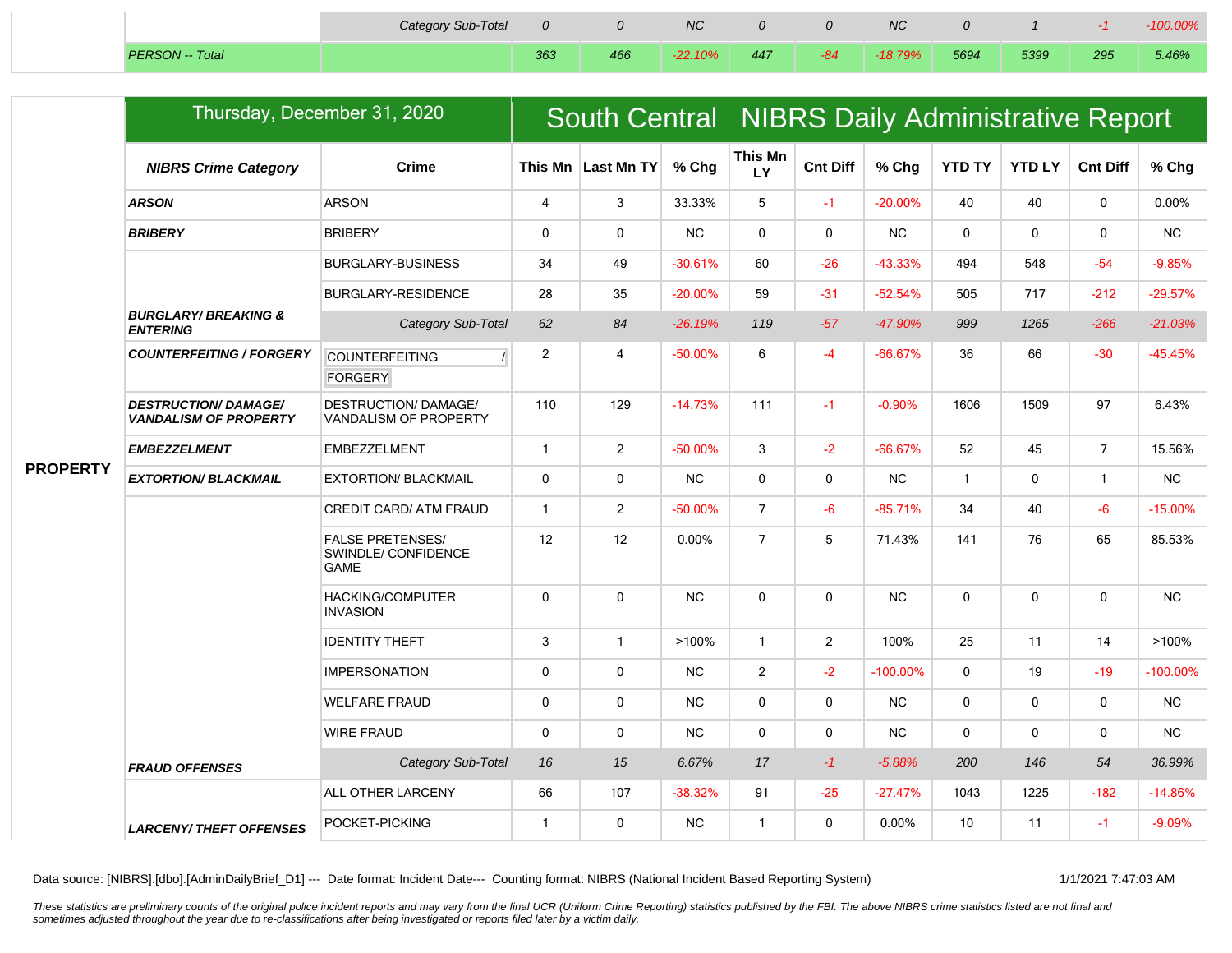|                                           | PURSE-SNATCHING                                       | $\mathbf{1}$ | $\mathbf{0}$   | <b>NC</b>   | $\mathbf{1}$ | $\mathbf{0}$   | 0.00%       | 8    | 7            | -1           | 14.29%    |
|-------------------------------------------|-------------------------------------------------------|--------------|----------------|-------------|--------------|----------------|-------------|------|--------------|--------------|-----------|
|                                           | <b>SHOPLIFTING</b>                                    | 23           | 22             | 4.55%       | 12           | 11             | 91.67%      | 212  | 173          | 39           | 22.54%    |
|                                           | THEFT FROM MOTOR<br><b>VEHICLE</b>                    | 92           | 92             | $0.00\%$    | 60           | 32             | 53.33%      | 1120 | 875          | 245          | 28.00%    |
|                                           | THEFT OF BUILDING                                     | $\Omega$     | 2              | $-100.00\%$ | $\mathbf{1}$ | $-1$           | $-100.00\%$ | 58   |              | 57           | >100%     |
|                                           | THEFT OF COIN-OPERATED<br><b>MACHINE OR DEVICE</b>    | $\mathbf{0}$ | -1             | $-100.00\%$ | 0            | $\mathbf{0}$   | <b>NC</b>   | 3    | 2            | $\mathbf{1}$ | 50.00%    |
|                                           | THEFT OF MOTOR VEHICLE<br><b>PARTS OR ACCESSORIES</b> | 22           | 28             | $-21.43%$   | 24           | $-2$           | $-8.33%$    | 285  | 297          | $-12$        | $-4.04%$  |
|                                           | Category Sub-Total                                    | 205          | 252            | $-18.65%$   | 190          | 15             | 7.89%       | 2739 | 2591         | 148          | 5.71%     |
| <b>MOTOR VEHICLE THEFT</b>                | <b>UUMV</b>                                           | 80           | 84             | $-4.76%$    | 106          | $-26$          | $-24.53%$   | 1097 | 1416         | $-319$       | $-22.53%$ |
|                                           | ROBBERY-BUSINESS                                      | 8            | 8              | 0.00%       | 17           | $-9$           | $-52.94%$   | 89   | 143          | $-54$        | $-37.76%$ |
|                                           | ROBBERY-INDIVIDUAL                                    | 45           | 31             | 45.16%      | 38           | $\overline{7}$ | 18.42%      | 453  | 562          | $-109$       | $-19.40%$ |
| <b>ROBBERY</b>                            | Category Sub-Total                                    | 53           | 39             | 35.90%      | 55           | $-2$           | $-3.64%$    | 542  | 705          | $-163$       | $-23.12%$ |
| <b>STOLEN PROPERTY</b><br><b>OFFENSES</b> | <b>STOLEN PROPERTY</b><br><b>OFFENSES</b>             | $\mathbf 0$  | $\overline{2}$ | $-100.00\%$ | $\mathbf 0$  | $\mathbf{0}$   | <b>NC</b>   | 18   | $\mathbf{0}$ | 18           | <b>NC</b> |
|                                           |                                                       |              |                |             |              |                |             |      |              |              |           |

|                | Thursday, December 31, 2020      |                                                |                |                    |           | South Central NIBRS Daily Administrative Report |                 |                |               |               |                 |           |  |  |
|----------------|----------------------------------|------------------------------------------------|----------------|--------------------|-----------|-------------------------------------------------|-----------------|----------------|---------------|---------------|-----------------|-----------|--|--|
| <b>SOCIETY</b> | <b>NIBRS Crime Category</b>      | <b>Crime</b>                                   |                | This Mn Last Mn TY | % Chg     | This Mn<br>LY                                   | <b>Cnt Diff</b> | $%$ Chg        | <b>YTD TY</b> | <b>YTD LY</b> | <b>Cnt Diff</b> | % Chg     |  |  |
|                | <b>ANIMAL OFFENSES</b>           | <b>ANIMAL CRUELTY</b>                          |                | 3                  | $-66.67%$ | 5                                               | $-4$            | $-80.00\%$     | 28            | 50            | $-22$           | $-44.00%$ |  |  |
|                |                                  | <b>DRUG EQUIPMENT</b><br><b>VIOLATIONS</b>     | $\overline{7}$ | 8                  | $-12.50%$ | $\mathbf 0$                                     | $\overline{7}$  | N <sub>C</sub> | 73            |               | 72              | $>100\%$  |  |  |
|                |                                  | <b>DRUG/ NARCOTIC</b><br><b>VIOLATIONS</b>     | 86             | 86                 | $0.00\%$  | 57                                              | 29              | 50.88%         | 1016          | 714           | 302             | 42.30%    |  |  |
|                | <b>DRUG/ NARCOTIC VIOLATIONS</b> | Category Sub-Total                             | 93             | 94                 | $-1.06%$  | 57                                              | 36              | 63.16%         | 1089          | 715           | 374             | 52.31%    |  |  |
|                |                                  | BETTING/WAGERING                               |                | $\mathbf 0$        | <b>NC</b> | $\mathbf 0$                                     |                 | <b>NC</b>      | 7             | 3             | 4               | $>100\%$  |  |  |
|                | <b>GAMBLING OFFENSES</b>         | <b>GAMBLING EQUIPMENT</b><br><b>VIOLATIONS</b> | $\Omega$       | 0                  | <b>NC</b> | 0                                               | $\Omega$        | N <sub>C</sub> | 0             | $\mathbf{0}$  | $\mathbf 0$     | NC.       |  |  |

Data source: [NIBRS].[dbo].[AdminDailyBrief\_D1] --- Date format: Incident Date--- Counting format: NIBRS (National Incident Based Reporting System) 1/1/2021 7:47:03 AM

These statistics are preliminary counts of the original police incident reports and may vary from the final UCR (Uniform Crime Reporting) statistics published by the FBI. The above NIBRS crime statistics listed are not fin